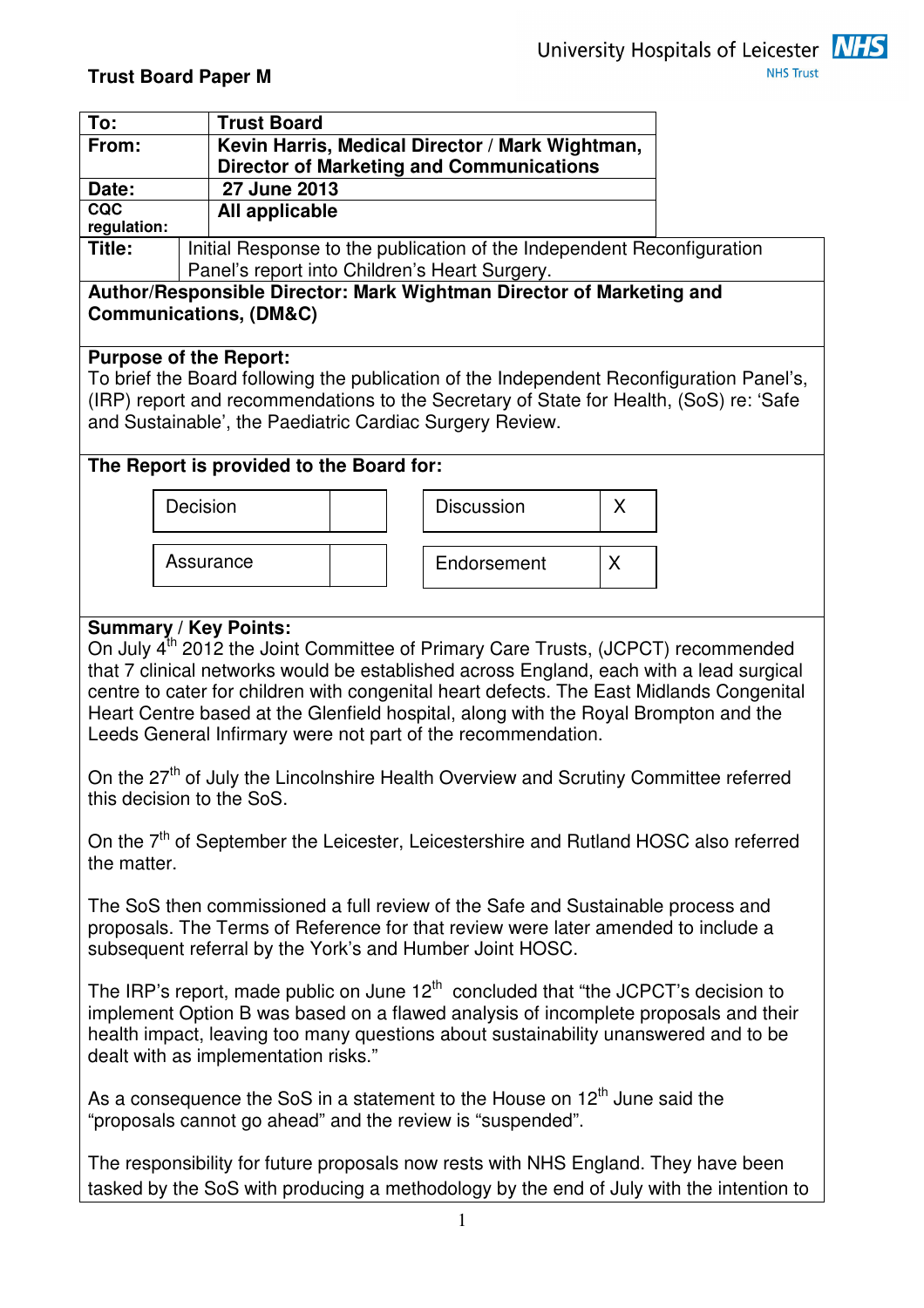announce a new way forward in the autumn, "with plans for implementation within 12 months."

The Trust's Medical Director and Director of Marketing and Communications will attend a meeting on 21<sup>st</sup> June with NHS England and will update the Board on the outcomes of this meeting on  $27<sup>th</sup>$  June.

# **Recommendations:**

- 1. The Board are invited to note the contents of this paper and receive a verbal briefing following the meeting between Trust representatives and NHS England.
- 2. That following the meeting with NHS England (21 June 2013) and clarity on the implications of the IRP's report, we will meet stakeholders to agree next steps.
- 3. The Trust Board continues to receive regular updates on the progress of this work

# **Previously considered at another corporate UHL Committee?**  No

**Board Assurance Framework: Performance KPIs year to date:** 

**Resource Implications (eg Financial, HR): To be assessed** 

**Assurance Implications:** 

# **Patient and Public Involvement (PPI) Implications:**

Essential as part of the next steps (see recommendation 2 above)

**Stakeholder Engagement Implications:**  A/A

**Equality Impact:** To be assessed as part of the work on travel / access

**Information exempt from Disclosure:** 

**Requirement for further review? Ongoing**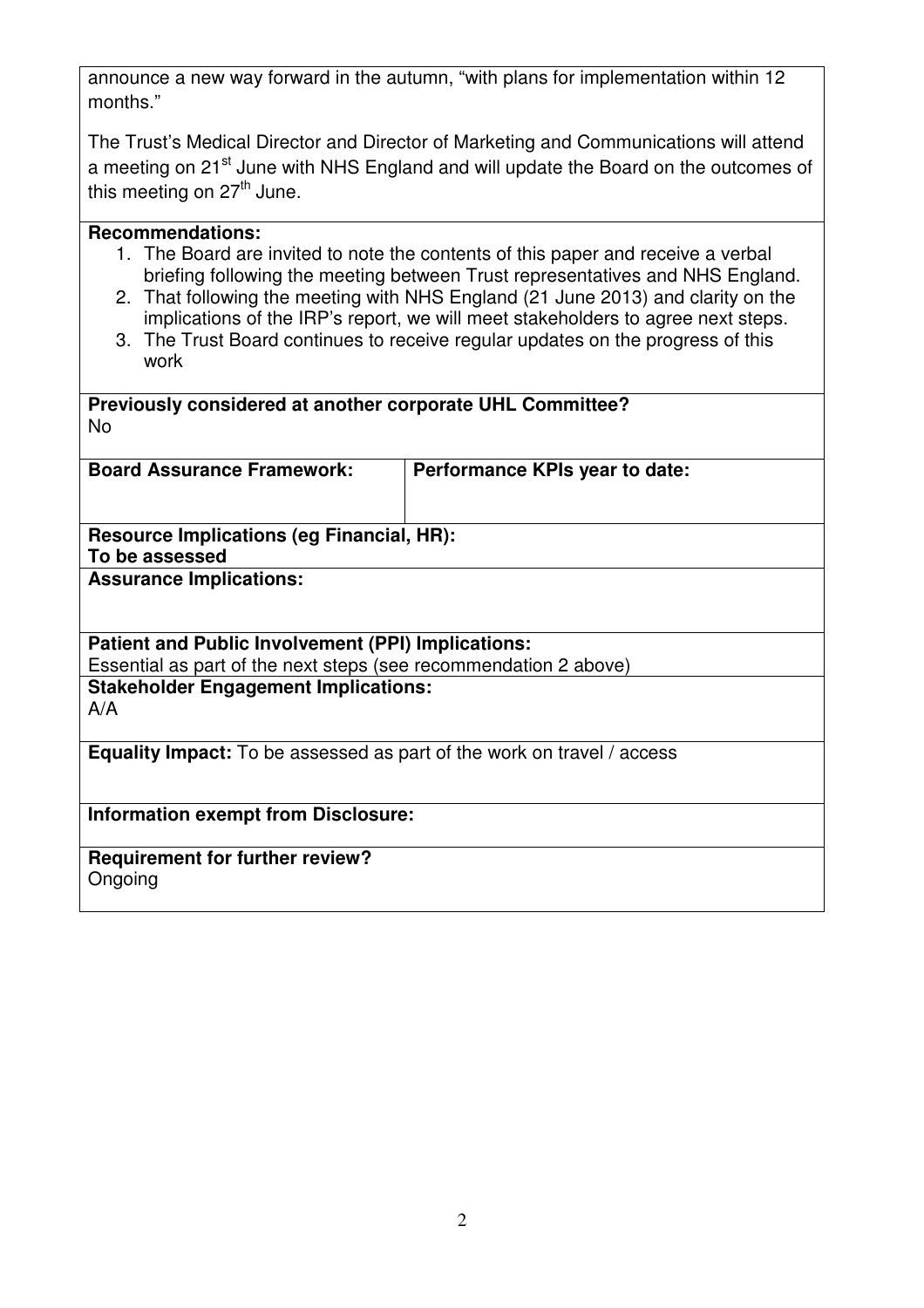#### Introduction:

The board are fully conversant with the twists and turns that the Safe and Sustainable review process has taken to date. The publication of the IRP's report and the statement by the Secretary of State, the RH Jeremy Hunt MP marks the end of another chapter but not the end of the story.

For those colleagues who may want a reminder of the story so far, the IRP's report helpfully includes an overview of the process to date, (page 19), which can be found here. http://www.irpanel.org.uk/view.asp?id=0

#### The IRP's recommendations:

As far as we can gather the IRP's recommendations will be followed in full by NHS England. The totality of the recommendations can be found in **Appendix 1** to this report.

It was heartening to see that of the 15 points we raised with the IRP during our evidence giving sessions, 14 of those points were taken on board. This has confirmed the view that the IRP genuinely listened to the concerns of our clinicians and stakeholders. Appendix 2 shows the cross matching of our clinical case with the IRP's findings.

#### The key recommendations:

Aside from the fundamental point that the IRP did not endorse the JCPCT's proposal to adopt Option B, i.e. to create a network of 7 surgical centres (Bristol, Southampton, Great Ormond St, Evelina, Birmingham Children's, Alder Hey Children's and Freeman) they made a further 15 recommendations.

The clinical team are currently assessing those recommendations and their likely impact on the EMCHC case.

Our initial assessment is that there are six recommendations which are particularly material, (Note that the full text of the recommendations are in appendix 1, the descriptions below seek to capture their essence):

Recommendation 1: Children's and adult services should be considered together in the 'new way forward'.

Recommendation 2: There should at least 4 full time surgeons in each centre and appropriate numbers of other specialist staff.

Recommendation 3: Before considering options there should be detailed work on the 'whole pathway of care'. i.e. effective, sustainable, cardiology centres are as important as the consideration of where surgery takes place.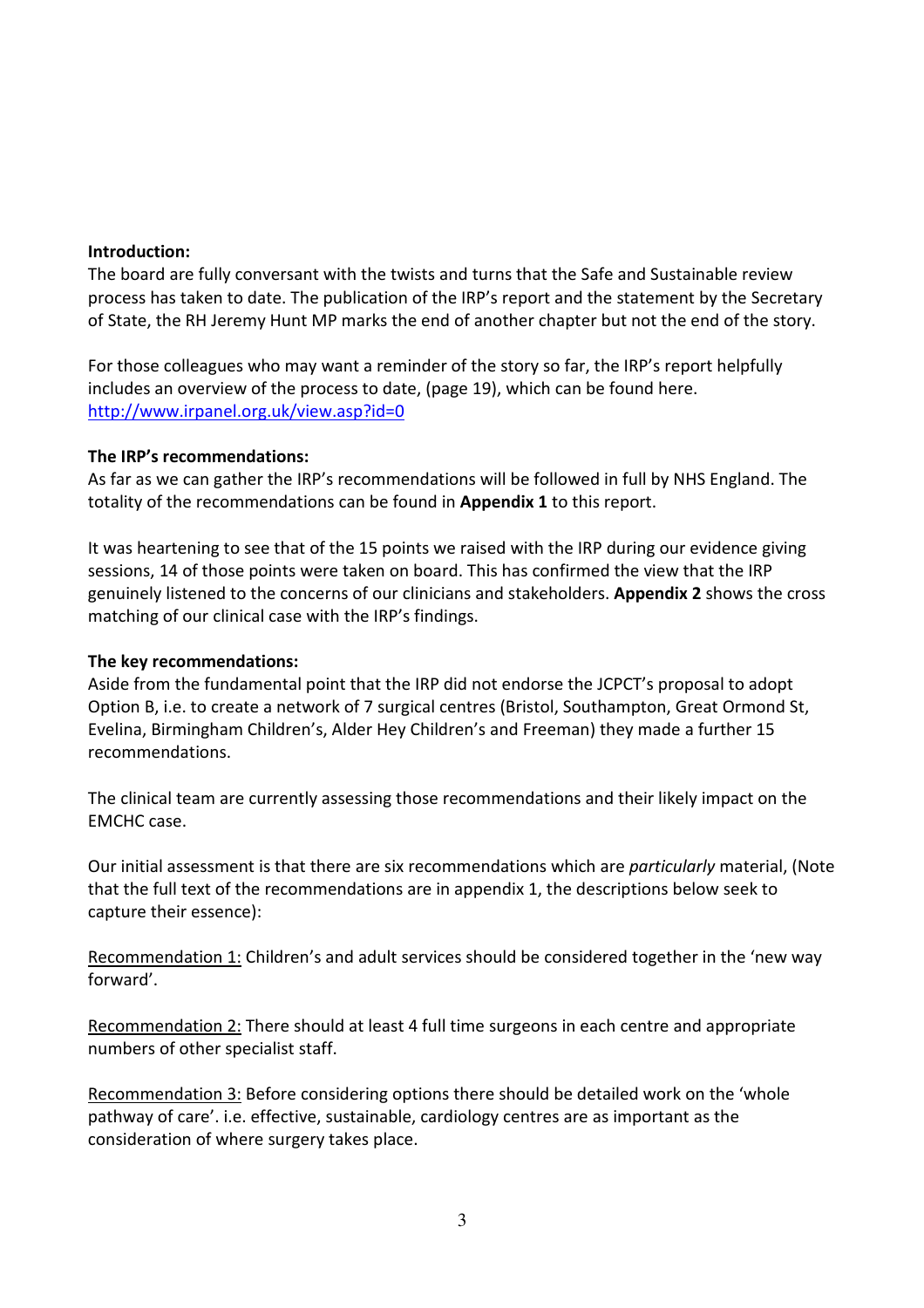Recommendation 6: Further capacity analysis, including for paediatric intensive care units, should consider recent and predicted increases in activity, and patient flows.

Recommendation 10: More work on travel and accessibility required.

Recommendation 11: Decisions about location of Transplant (currently at Freeman in Newcastle) and ECMO services, (UHL) should be 'contingent' on the final proposals of the wider review. i.e. the very specialist tail should not wag the specialist dog.

Although not a specific recommendation the IRP also said, (Page 119, para' 5.4.2) in relation to the proposed minimum number of 400 operations per centre, that, "Whilst there is some evidence of a positive relationship between volume of procedure and outcome at lower numbers per centre… the proposed minimum of 400 procedures per centre, the evidence is that there is no significant positive relationship between increases in volume and expected outcomes."

## Conclusions:

The decisions made by the JCPCT on July 4th 2012 to pursue 'Option B' felt wrong. The subsequent forensic work of the team to build an empirical clinical case to rebut the assumptions underpinning that decision has been successful. Their work and the support we have received from stakeholders, which amplified the clinical case and shone a light on the deep concerns of the public and parents, is recognised by the Board.

As regards next steps we would hope that the approach from now, led by NHS England will be collaborative. Specifically, that a genuinely Safe and Sustainable service will be created by engaging the currently practicing clinicians and the parents / children who rely on them.

#### Next steps:

The clinical team are working hard to understand the implications of the IRP recommendations. Meanwhile, the meeting between representatives of all the current surgical centres and NHS England will make the process from here clearer.

At some stage over the next few weeks we will invite local stakeholders to meet with us to share their thoughts and to set out what work we think we need to do together to secure the future of children's heart surgery for the East Midlands.

## Recommendations:

- 1. The Trust Board continues to receive regular updates on the progress of this work
- 2. That following the meeting with NHS England (21 June 2013) and clarity on the implications of the IRP's report, we will meet stakeholders to agree next steps.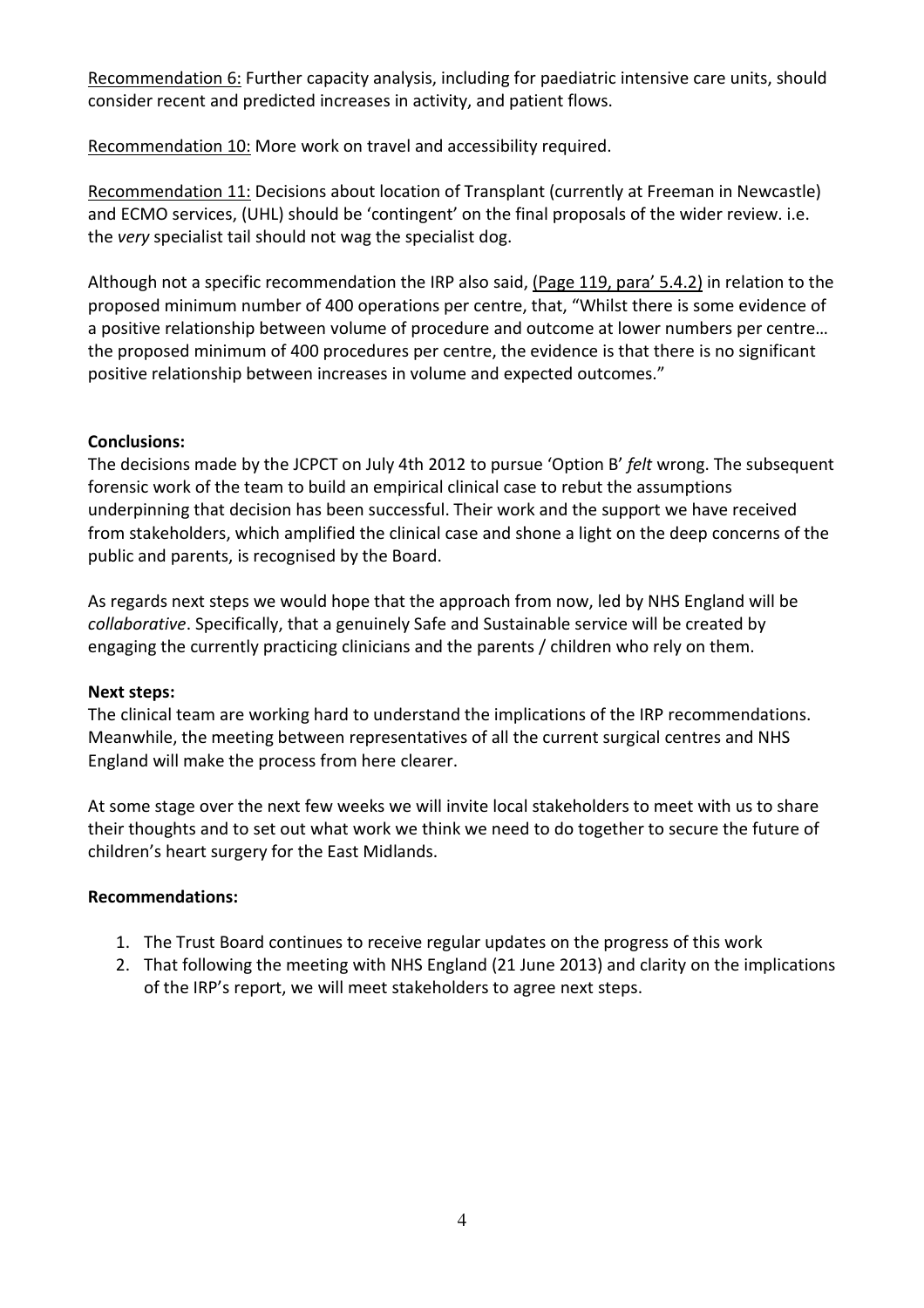## Appendix 1: Extract from the IRP's report, 'Summary and Recommendations'

"The Secretary of State for Health asked the IRP to advise whether it is of the opinion that the proposals for change under the "Safe and Sustainable Review of Children's Heart Services" will enable the provision of safe, sustainable and accessible services and if not why not. Overall, the Panel is of the opinion that the proposals for change, as presented, fall short of achieving this aim. The Panel's view is that people - children and adults - with congenital heart disease in England and Wales will benefit from services commissioned to national standards for the whole pathway of their care.

The Panel agree that congenital cardiac surgery and interventional cardiology should only be provided by specialist teams large enough to sustain a comprehensive range of interventions, round the clock care, training and research.

However, the Panel has concluded the JCPCT's decision to implement option B (DMBC – Recommendation 17) was based on flawed analysis of incomplete proposals and their health impact, leaving too many questions about sustainability unanswered and to be dealt with as implementation risks. Safe and Sustainable IRP

Throughout our review, people told us that being listened to was something they valued. The opportunity to change and improve services is widely recognised and, in taking forward our recommendations, those responsible must continue to listen to legitimate criticisms and respond openly.

We set out below recommendations to enable sustainable improvements for these services and learning for future national commissioning of health services.

- 1. The proposals for children's services are undermined by the lack of co-ordination with the review of adult services. The opportunity must be taken to address the criticism of separate reviews by bringing them together to ensure the best possible services for patients.
- 2. Patients should receive congenital heart surgery and interventional cardiology from teams with at least four full-time consultant congenital heart surgeons and appropriate numbers of other specialist staff to sustain a comprehensive range of interventions, round the clock care, training and research.
- 3. Before further considering options for change, the detailed work on the clinical model and associated service standards for the whole pathway of care must be completed to demonstrate the benefits for patients and how services will be delivered across each network
- 4. For the current service and any proposed options for change, the function, form, activities and location of specialist surgical centres, children's cardiology centres, district children's cardiology services, outreach clinics and retrieval services must be modelled and affordability retested.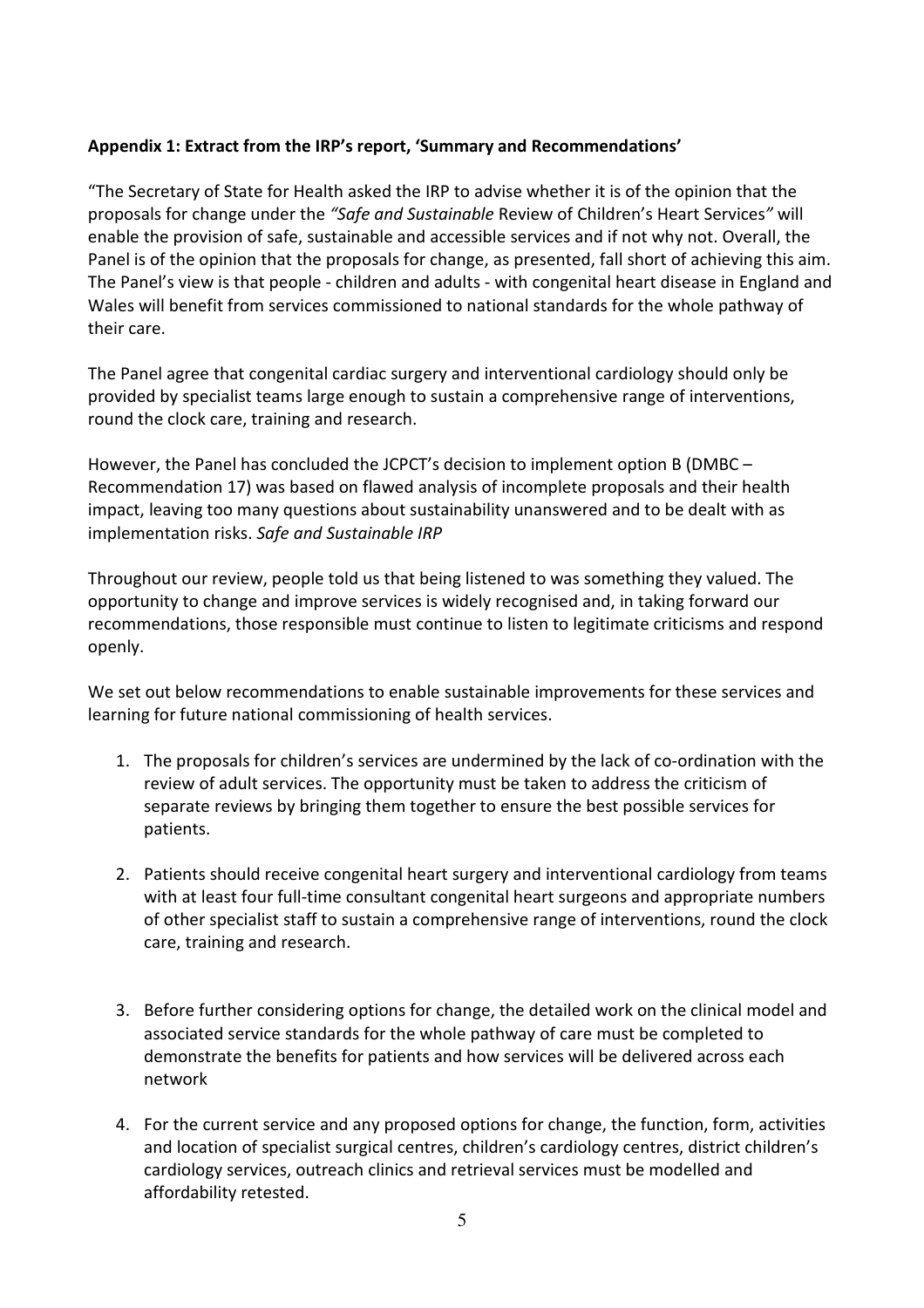- 5. NHS England should ensure that a clear programme of action is implemented to improve antenatal detection rates to the highest possible standard across England.
- 6. Further capacity analysis, including for paediatric intensive care units, should consider recent and predicted increases in activity, and patient flows.
- 7. NHS England must establish a systematic, transparent, authoritative and continuous stream of data and information about the performance of congenital heart services. These data and information should be available to the public and include performance on service standards, mortality and morbidity.
- 8. NHS England and the relevant professional associations should put in place the means to continuously review the pattern of activity and optimize outcomes for the more rare, innovative and complex procedures.
- 9. NHS England should reflect on the criticisms of the JCPCT's assessment of quality and learn the lessons to avoid similar situations in its future commissioning of specialist services.
- 10. More detailed and accurate models of how patients will use services under options for change are required to inform a robust assessment of accessibility and the health impact of options so that potential mitigation can be properly considered.
- 11. Decisions about the future of cardiothoracic transplant and respiratory ECMO should be contingent on the final proposals for congenital heart services.
- 12. NHS England should assure itself that any wider implications for other services of final proposals are fully assessed and considered within a strategic framework for the provision of specialised services.
- 13. NHS England should develop a strategic framework for commissioning that reflects both the complex interdependencies between specialised services provision and population needs.
- 14. NHS England must ensure that any process leading to the final decision on these services properly involves all stakeholders throughout in the necessary work, reflecting their priorities and feedback in designing a comprehensive model of care to be implemented and the consequent service changes required.
- 15. NHS England should use the lessons from this review and create with its partners a more resource and time effective process for achieving genuine involvement and engagement in its commissioning of specialist services.

The Panel's advice has been produced in the context of changing and peculiar circumstances. Since 1 April 2013, responsibility for commissioning congenital heart services rests with NHS England, which has inherited the original proposals, a judicial review, responsibility for the quality of current services and the potential consequences of the IRP's advice, subject to the Secretary of State's decision.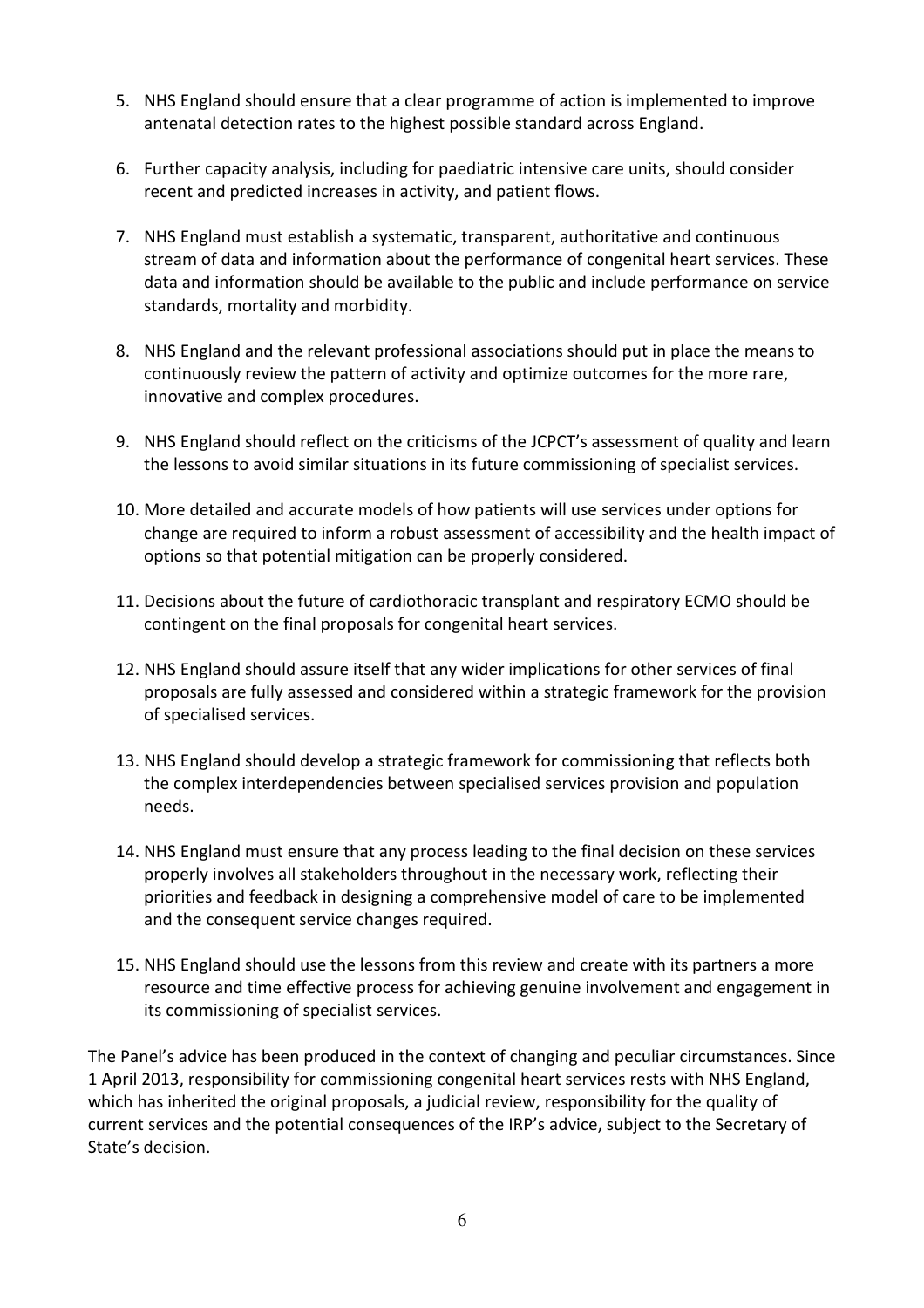The Panel's advice sets out what needs to be done to bring about the desired improvements in services in a way that addresses gaps and weaknesses in the original proposals. The Panel's recommendations stand on their own irrespective of any future decision by NHS England regarding the judicial review proceedings. We note that the court's judgment of 27 March 2013 appears congruent to our own advice and that a successful appeal on legal grounds will not, of itself, address the recommendations in this report.

The Panel's advice addresses the weaknesses in the original proposals but it is not a mandate for either the status quo or going back over all the ground in the last five years. There is a case for change that commands wide understanding and support, and there are opportunities to create better services for patients. The challenge for NHS England is to determine how to move forward as quickly and effectively as possible.

Work to address gaps in the clinical model and associated service standards (Recommendation Three above) is underway and should be brought to a rapid conclusion. In parallel, there are different potential approaches to effect positive change that might be considered. These include whether to bring forward proposals for reconfiguration again or adopt a more standards-driven process that engages providers more directly in the managed evolution of services to be delivered. The critical factor to consider, in the Panel's view, is that engagement of all interested parties is the key to achieving improvements for patients and families without unnecessary delay."

ENDS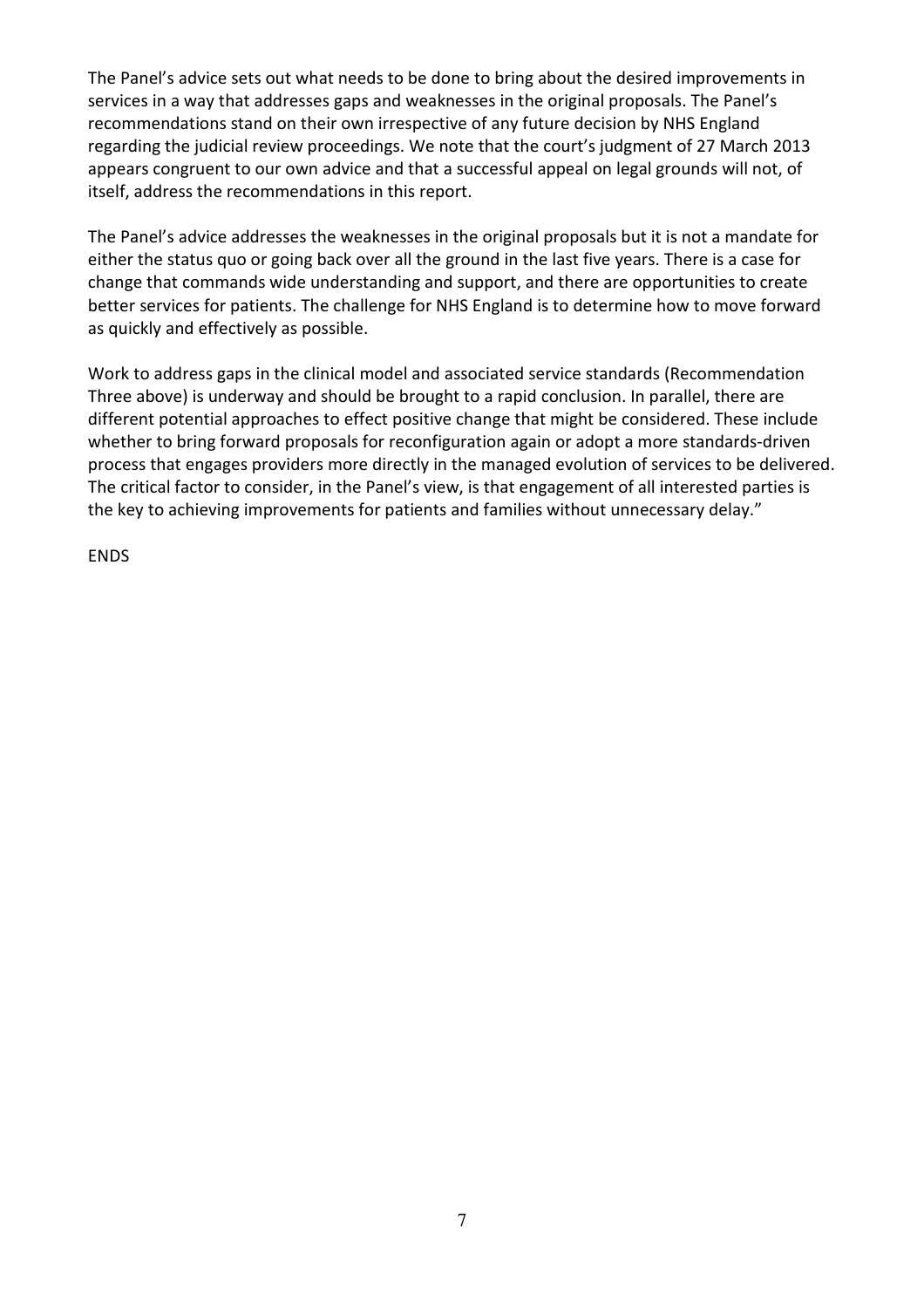# Appendix 2 cross matching the UHL clinical case with the IRP's report



| <b>We Said That:</b>                                                                                        | The IRP:                                                                                                                                                                                                                                                                                                                                                                                                                                                                                                                | Ref (paragraph in<br>IRP report)                     |
|-------------------------------------------------------------------------------------------------------------|-------------------------------------------------------------------------------------------------------------------------------------------------------------------------------------------------------------------------------------------------------------------------------------------------------------------------------------------------------------------------------------------------------------------------------------------------------------------------------------------------------------------------|------------------------------------------------------|
| <b>Future projections for population and</b><br>activity in the 'S&S' review are flawed                     | <b>Agreed!</b><br>Further capacity analysis,<br>including for PICUs, should consider<br>recent and predicted increases in activity,<br>the latest population projections<br>and<br>patient flows.'                                                                                                                                                                                                                                                                                                                      | $4.13.2 - 7$<br>5.5.25<br><b>Recommendation</b><br>6 |
| The effects of closing ECMO in Leicester<br>have not been fully considered                                  | <b>Said that:</b> 'everyone agreed that relocation<br>of respiratory ECMO is not entirely risk<br>free and, therefore, weighing those risks<br>against the benefits of concentrating<br>congenital heart services is a legitimate<br>and necessary part of the decision.' But<br>also said that 'the respiratory ECMO<br>"tail" should not wag the CHD "dog"',<br>and recommended 'Decisions about the<br>future of  respiratory ECMO should be<br>contingent on the final proposals for<br>congenital heart services.' | 4.15.14-19<br>$5.8.1 - 5$                            |
| The effect on Children's intensive care in<br>the Midlands has not been properly<br>considered              | Agreed! 'Doubts were expressed about<br>whether sufficient [PICU] capacity would<br>exist to avoid disruption to the delivery of<br>planned cardiac interventions. This view<br>was overlaid with concerns about the<br>impact of rising birth rates, particularly in<br>the Midlands and London.'                                                                                                                                                                                                                      | $5.5.23 \&$<br>5.5.25<br><b>Recommendation</b><br>6  |
| The required minimum surgical volume of<br>400 cases is not evidenced based, is<br>arbitrary and is flawed. | <b>Agreed!</b> 'For the current surgical centres<br>in England and the proposed minimum of<br>400 procedures per centre, the evidence is<br>that there is no significant positive<br>relationship between increases in volume<br>and expected outcomes.'                                                                                                                                                                                                                                                                | 5.4.2                                                |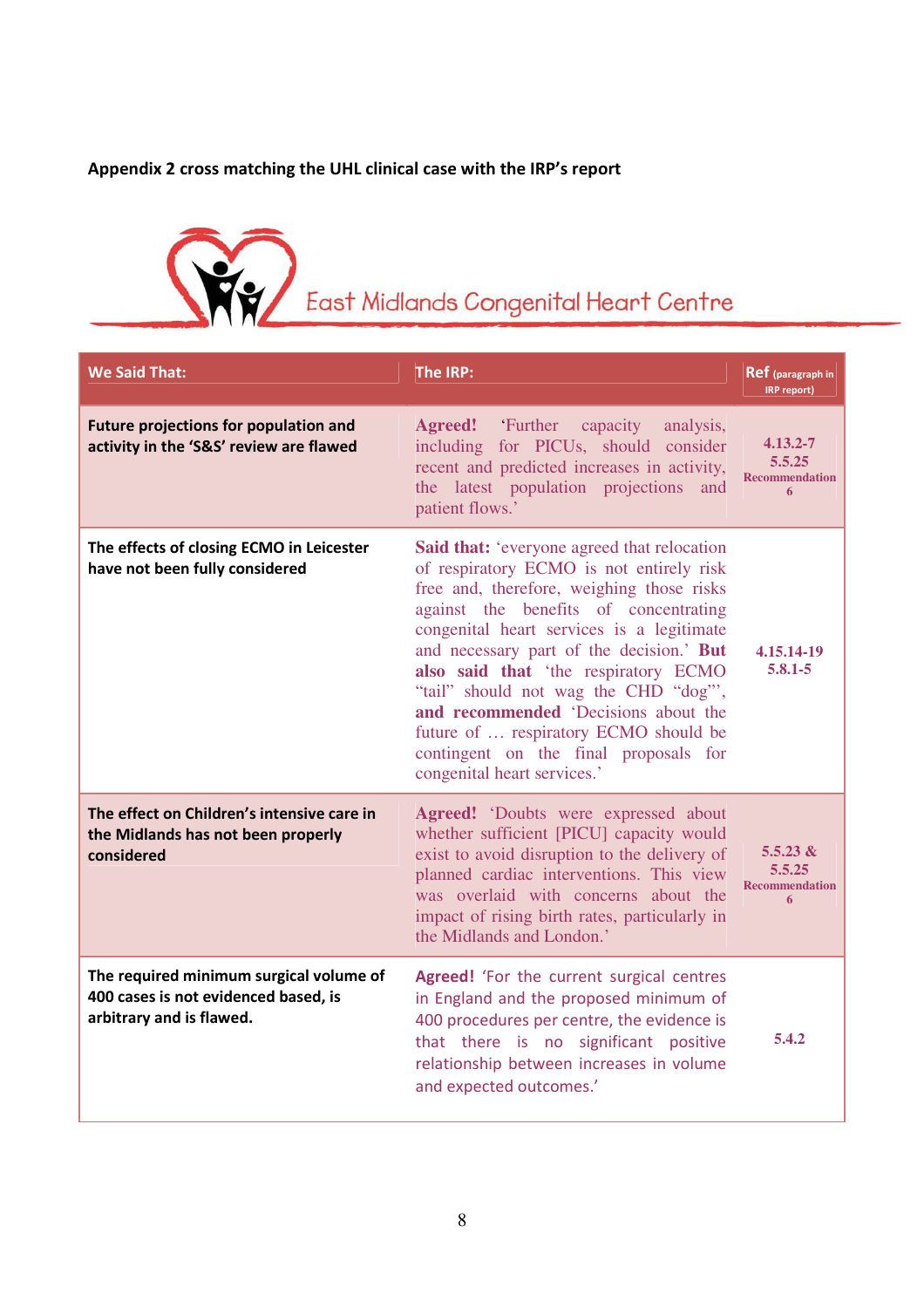|                                                                                                | But they also said: 'Patients should<br>receive congenital heart surgery and<br>interventional cardiology from teams with<br>at least four full-time consultant congenital<br>heart surgeons and appropriate numbers of<br>other specialist staff to sustain a<br>comprehensive range of interventions,<br>round the clock care, training<br>and<br>research.'                                                                                                                                                                                           |                                                      |
|------------------------------------------------------------------------------------------------|----------------------------------------------------------------------------------------------------------------------------------------------------------------------------------------------------------------------------------------------------------------------------------------------------------------------------------------------------------------------------------------------------------------------------------------------------------------------------------------------------------------------------------------------------------|------------------------------------------------------|
| The process was flawed by undisclosed<br>conflicts of interest                                 | <b>Said:</b> 'the fact that this selection [of the<br>steering group] excluded anyone with a<br>link to three of the ten centres was always<br>going to be an issue that would attract<br>attention. This sense of unease was<br>subsequently given greater focus when the<br>selected option excluded the centres that<br>had no link to the Steering Group<br>members. Given the inevitability of the<br>concerns, this issue should have received<br>greater consideration in constructing the<br>governance<br>for<br>the<br>arrangements<br>review' | 5.9.9                                                |
| There was a flawed interpretation of the<br>public consultation                                | <b>Disagreed.</b> 'The Panel were satisfied that<br>the results of the consultation were<br>reported accurately and these issues had<br>been dealt with appropriately in the<br>independent report on the consultation.'                                                                                                                                                                                                                                                                                                                                 | 5.9.7                                                |
| There were flaws in the maths and logic of<br>the 'S&S' business case                          | Agreed! 'The Panel found no logic or<br>to explain the relationship<br>evidence<br>the Kennedy<br>between<br>scores<br>and<br>differences in scores for quality of services<br>between options in the DMBC.'                                                                                                                                                                                                                                                                                                                                             | 5.6.16                                               |
| We have concerns regarding the sense,<br>methodology and conclusions of the<br>scoring process | <b>Agreed!</b> 'NHS England should reflect on<br>the criticisms of the JCPCT's assessment<br>of quality and learn the lessons to avoid<br>situations<br>similar<br>in its<br>future<br>commissioning of specialist services.'                                                                                                                                                                                                                                                                                                                            | 5.6.17<br>$\mathbf{x}$<br><b>Recommendation</b><br>9 |
| Insufficient weight was given to access and<br>travel times in the proposals                   | Agreed! 'The Panel found that the<br>assessment and scoring of the options on<br>the access criterion was flawed  and<br>systematically understated the impact and<br>numbers of patients and families affected.'                                                                                                                                                                                                                                                                                                                                        | 5.7.4                                                |
|                                                                                                | And they said: 'The Panel concludes that<br>the JCPCT's decision used a flawed and<br>incomplete analysis of accessibility based<br>on an inadequate health impact assessment.<br>Consequently, the real impacts of the<br>proposals and their potential mitigations<br>were missed.'                                                                                                                                                                                                                                                                    | 5.7.12<br>&<br><b>Recommendation</b><br><b>10</b>    |